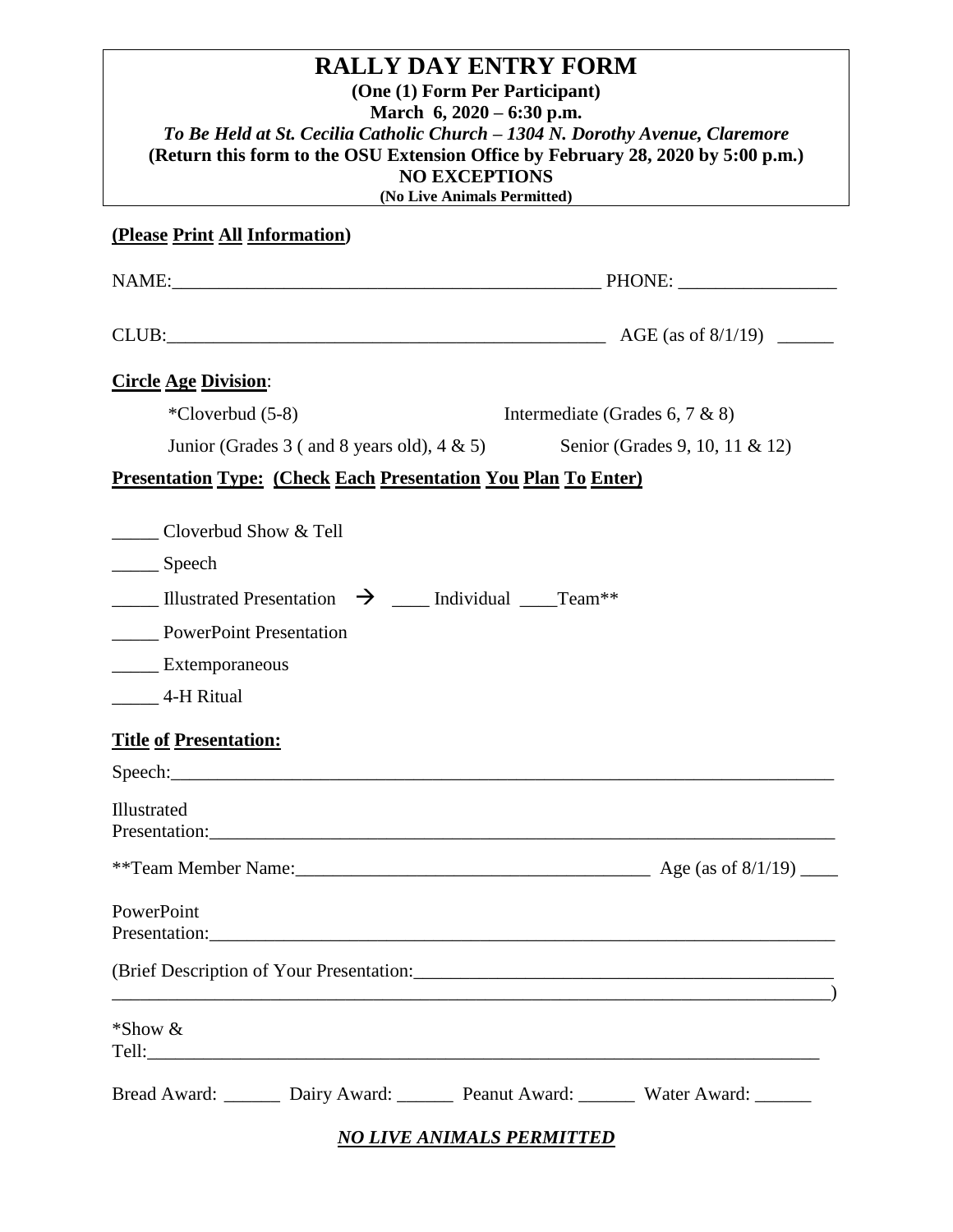### **ROGERS COUNTY 4-H RALLY CONTEST**

- 1. Category guidelines are discussed below and on the following pages.
- 2. Participants may enter any or all of the classes per their age group.
- 3. Champions of each age division in each category will receive an award, to be determined by the Rally Day Committee. Ribbons will be awarded to all others. Except for Cloverbuds who will receive participation ribbons or certificates.
- 4. NO LIVE ANIMALS ARE PERMITTED

### 5. *Entry Forms Are Due By February 28, 2020, 5:00 p.m*. (NO EXCEPTIONS)

*NOTE*: Cloverbud activities are designed to be an enjoyable experience for youth 5 to 8 years of age. Through county events and activities we want to provide these Cloverbuds with the opportunity to become familiar with the 4-H program. In order to discourage competition, Cloverbuds will not be ranked in order, they will receive participation ribbons or certificates only.

### **CATEGORY GUIDELINES**

| Regular Speeches: Any subject, no visuals. |  |  |
|--------------------------------------------|--|--|
|                                            |  |  |

| Juniors:      | Grades 3 (and 8 years old) $4 \& 5$ | - 3-5 minutes |
|---------------|-------------------------------------|---------------|
| Intermediate: | Grades 6, $7 & 8$                   | - 5-7 minutes |
| Seniors:      | Grades 9, 10, 11 & 12               | - 5-7 minutes |

**Illustrated Presentations:** Includes **both** demonstrations and illustrated talks. Props must be used to qualify for this event. Teams and individuals will compete for the same awards. Teams consist of two (2) people only. Both must be in the same category. In presenting a team illustrated presentation, both members must share in the presentation equally.

|               | Cloverbud Show-N-Tell: 5-8 years    | - under 3 minutes |               |
|---------------|-------------------------------------|-------------------|---------------|
| Juniors:      | Grades 3 (and 8 years old) $4 \& 5$ |                   | - 3-5 minutes |
| Intermediate: | Grades 6, $7 & 8$                   |                   | - 5-7 minutes |
| Seniors:      | Grades 9, 10, 11 & 12               |                   | - 5-7 minutes |

**Extemporaneous Speech**:Members are given a topic relating to 4-H or current issue and one minute to prepare a speech. You should follow regular talk format with introduction, body and closing.

| Juniors:      | Grades 3 (and 8 years old) $4 \& 5$ | - 3-5 minutes |
|---------------|-------------------------------------|---------------|
| Intermediate: | Grades 6, $7 & 8$                   | - 5-7 minutes |
| Seniors:      | Grades 9, 10, 11 & 12               | - 5-7 minutes |
|               |                                     |               |

**PowerPoint Presentation:** Presentations may be on any topic and should incorporate multiple usage features. Juniors: Grades 3 (and 8 years old)  $4 \& 5$  - 3-5 minutes

| Intermediate: | Grades 6, $7 & 8$     | - 5-7 minutes |
|---------------|-----------------------|---------------|
| Seniors:      | Grades 9, 10, 11 & 12 | - 5-7 minutes |

4-H Ritual: Members learn the 4-H Ritual and the meaning (Ribbons Only Awarded.)

### **Speech Guidelines**

- 1. Props are not to be used in this type of presentation.
- 2. Pre-registration is required by the due date.
- 3. Results will be announced and awards presented at the conclusion of all events. Ribbons will be given to the participants at that time. Blue, red and white ribbons will be given per participant. The top two individuals per age division will be awarded Grand and Reserve Grand.
- 4. Recommended Speech Length:

| Juniors:      | Grades 3 (and 8 years old) $4 \& 5$ | - 3-5 minutes |
|---------------|-------------------------------------|---------------|
| Intermediate: | Grades 6, $7 & 8$                   | - 5-7 minutes |
| Seniors:      | Grades 9, 10, 11 & 12               | - 5-7 minutes |

\*\*\*\*\*If a child turns 9 between January 1 and the day of the event they are considered to be 9 years of age; however other age requirements may apply.\*\*\*\*\*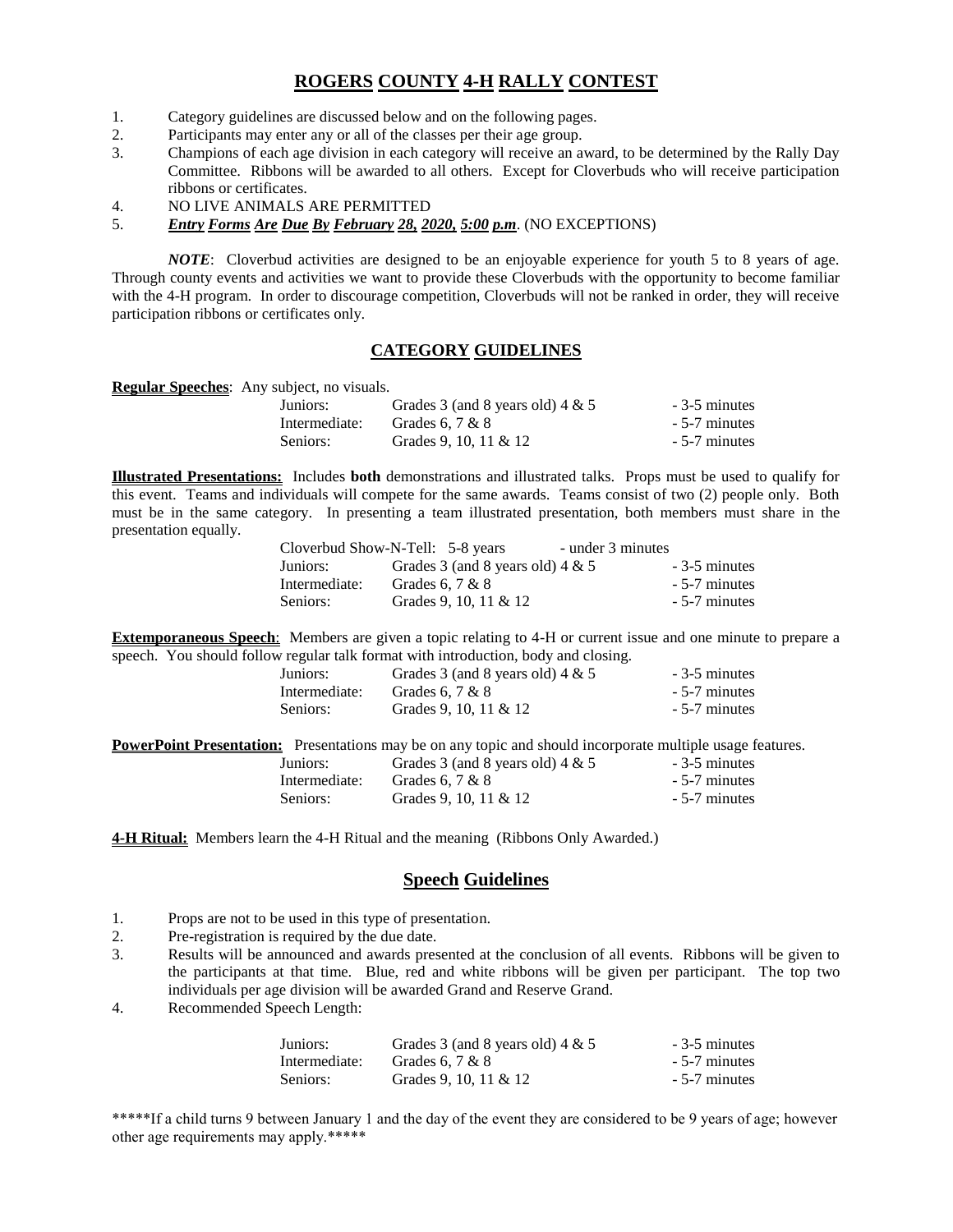## **DEVELOPING A SPEECH**

A speech is the most effective means of communication between individuals. The most effective speech is the one that most clearly expresses what the speaker has in mind.

- 1. Select a subject that you are familiar with and you have a knowledge and interest.
- 2. Narrow the topic so it can be covered in a short period of time.
- 3. Consider your audience number, age and interest.

## Collect Information

- 1. Learn more about your subject than you will need to know for a short speech.
- 2. Think about the experience you have had and why you chose this topic.
- 3. Read about the subject in books, magazines, and 4-H publications.

4. Ask others their opinion (teachers, parents, 4-H agent and leaders, or people experienced in your subject area).

### Organize Your Talk

- 1. Introduction should be short and get the attention of the audience.
- 2. Body longest, most important part, contains the heart of your carefully selected 3-5 main points. Give the facts, and tell a story, including your ideas in the body portion of your talk. Be sure to stick to your subject.

3. Conclusions - summarize your main points. End your talk so that the audience knows you are finished, you may even want to ask if there are any questions. This is your last chance to impress the audience, so plan your conclusion carefully and with an impact.

### Presentation

- 1. Be prepared.
- 2. Be confident.
- 3. Be enthusiastic.
- 4. Be natural.
- 5. Be well-groomed.
- 6. Become a good communicator.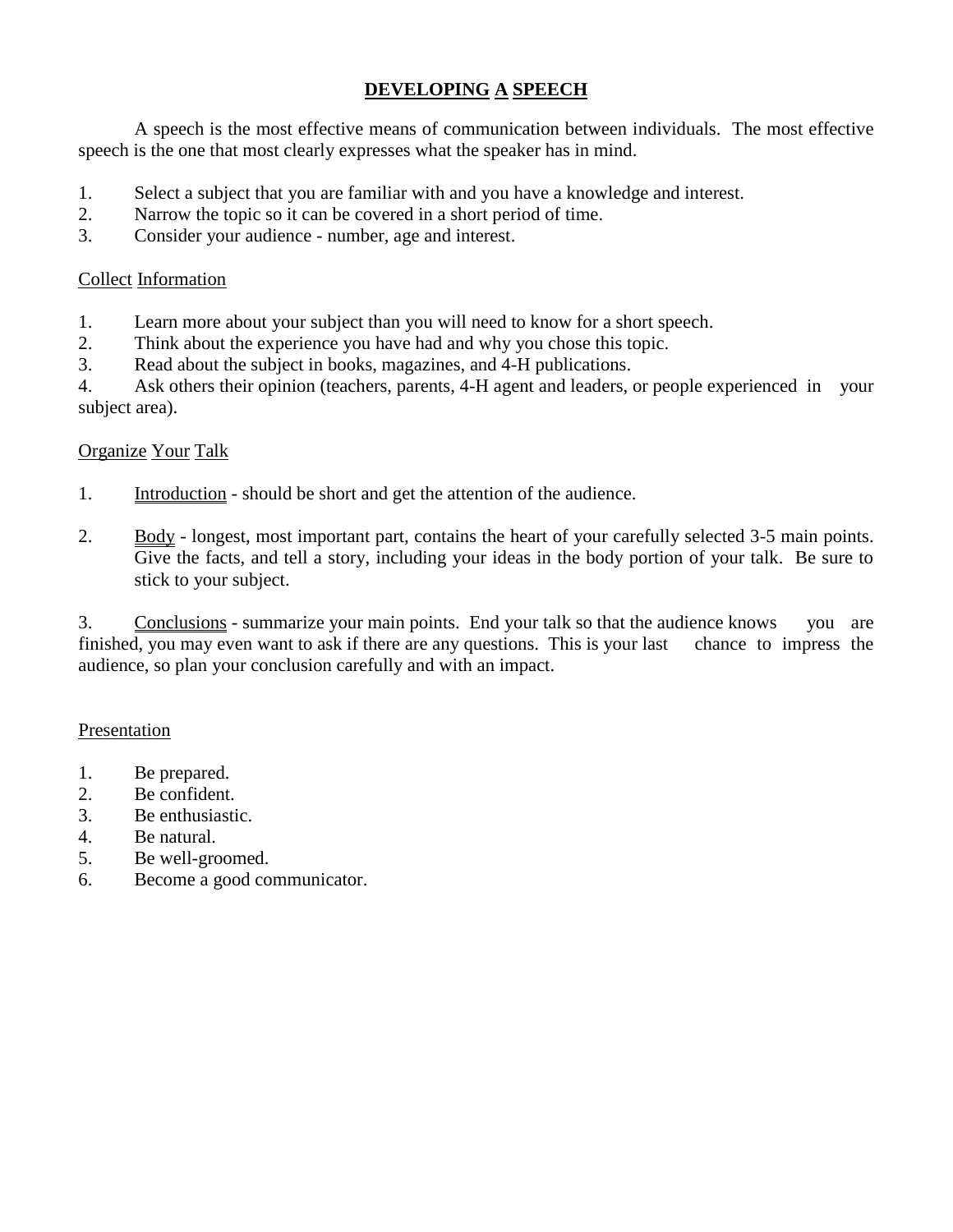## **PUBLIC SPEAKING**

Public speaking is the most effective means of communication between one person and another. The 4-H public speaking contest and project is designed basically to communicate ideas, thoughts and knowledge from one 4-H'er to another, or to many individuals. The most effective speech or illustrated presentation is the one that is presented most clearly and makes an impression on those in your audience. Consequently, your audience has participated in a learning experience provided by you.

Public speaking helps you to formulate into words and actions what you believe, it helps you to think on your feet and gives you confidence in expressing yourself. In order to excel in public speaking you must begin as young as possible and speak as often as possible. Nothing can take the place of experience and practice.

#### **Developing Your Presentation**

### **I. Selecting a Topic**

a. Select something you are interested in or have some knowledge about the subject.

b. Consider your audience, their interest, the age group to whom you are speaking and consider what they would like to know.

c. Narrow your subject to something you could cover in 5-10 minutes.

### **II. Gathering Material**

a. Review a variety of information on your topic.

b. Include personal experiences, suggestions from self or others, and other items to make the presentation personalized.

- **III. Method of Delivery**
	-
	-
	- c. Voice h. Attitude
	-
	- e. Dress

### **Preparing the Presentation**

- **I. Introduction**
	- a. Inform audience
	- b. Hook audience

### **II. Body**

- a. Select two to five main points to cover
- b. Stick to topic/subject

### **III. Conclusions**

- a. Restate main ideas
- b. Summarize--briefly
- c. Closing--appeal for action from audience

Once you have written your presentation try reading it to a friend or family member. You may find reading to a tape recorder also helpful. The purpose is to check the order and flow of your presentation. Make the necessary changes as needed.

Use an outline to practice your presentation. Each time you practice, vary your words a little. Don't memorize your presentation, concentrate on your main ideas, not on certain words. Then, if you forget a phrase you can use another way to express the same idea. This way you won't get stuck.

The movers and shakers of this world are men and women who get their ideas across without question. When you have mastered the art of making a good speech or illustrated presentation, presented with poise and charm, you will have learned many things. You will find that the ability to speak before a group will remain as a lifelong asset. You will also learn a lot about yourself and your best style of presentation. You will also learn how to research and organize the facts about a topic.

Though winning gives us a thrill of greater importance is the trying, the learning and the knowledge gained. How effectively you communicate will effect you throughout your life, your home, your work, your community and your future.

- a. Eye Contact f. Audience
- b. Posture g. Notes, Memorize or Outline
	-
- d. Gesture I. Unexpected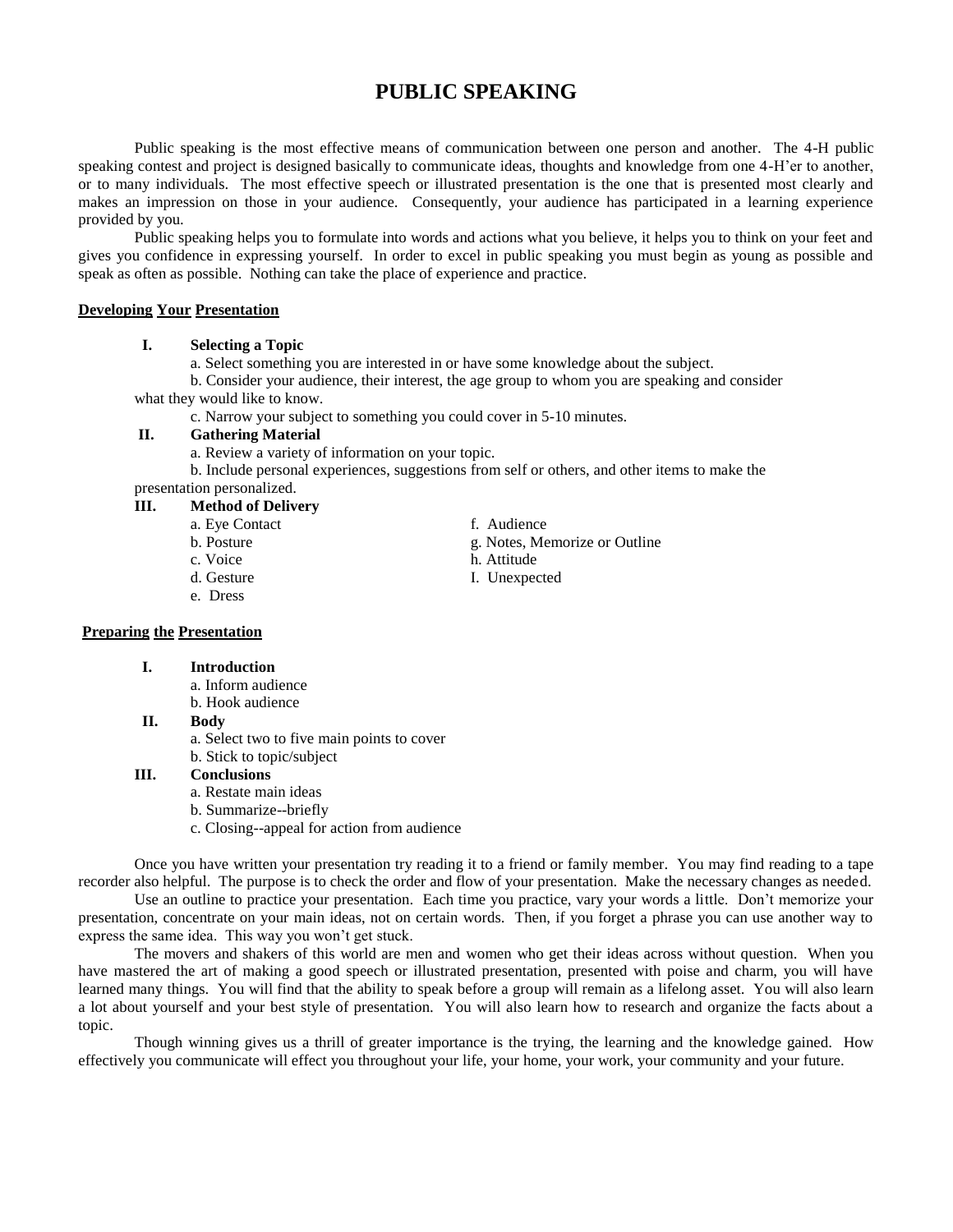## **EXTEMPORANEOUS SPEECH GUIDELINES**

The following rules are from the State Guidelines used at Round Up. The Rogers County 4-H will utilize these rules for the Intermediate and Senior age categories. The Junior Extemporaneous Speech guidelines will be a modification of the state rules.

### **Junior Guidelines**

- 1. Participants will be expected to prepare a speech on a given topic relating to 4-H. The subject matter for those topics will relate to general 4-H information.
- 2. Participants will be allowed to draw 3 topics and within 2 minutes must select 1 topic and report the topic to the person supervising the drawing.
- 3. Participants will have five (5) minutes to prepare their speech once they have selected their contest subject.
- 4. The question must be stated in the exact words before the speech begins or as part of the speech. The contestant must hand the question to the judge before beginning to speak.
- 5. Participants will draw topics at seven (7) minute intervals and have only five (5) minutes for preparation. **NO ONE** is allowed to consult with the participants after they have selected a topic.
- 6. Participants must present their speech within five (5) minutes of selecting the topic.
- 7. Recommended speech length is two (2) five (5) minutes for Juniors.
- 8. Judge may ask one question following the speech. Questions will be relevant and designed to secure verification, clarification or amplification.
- 9. No materials may be utilized by participant to prepare for the presentation, except paper and pencil. Paper and pencil will be provided for individual.
- 10. Each contestant will be permitted to make notes during the preparation time.
- 11. Participants must give all notes used during the speech to the judge concluding the speech.
- 12. Extemporaneous speeches will be judged on the following criteria: organization, delivery, how closely speaker followed the rules (time limits, number of words on notes, etc.)
- 13. Results will be announced and awards presented at the conclusion of the events. Blue, Red, and White ribbons will be given per participants. The top two individuals will be awarded Grand and Reserve Grand.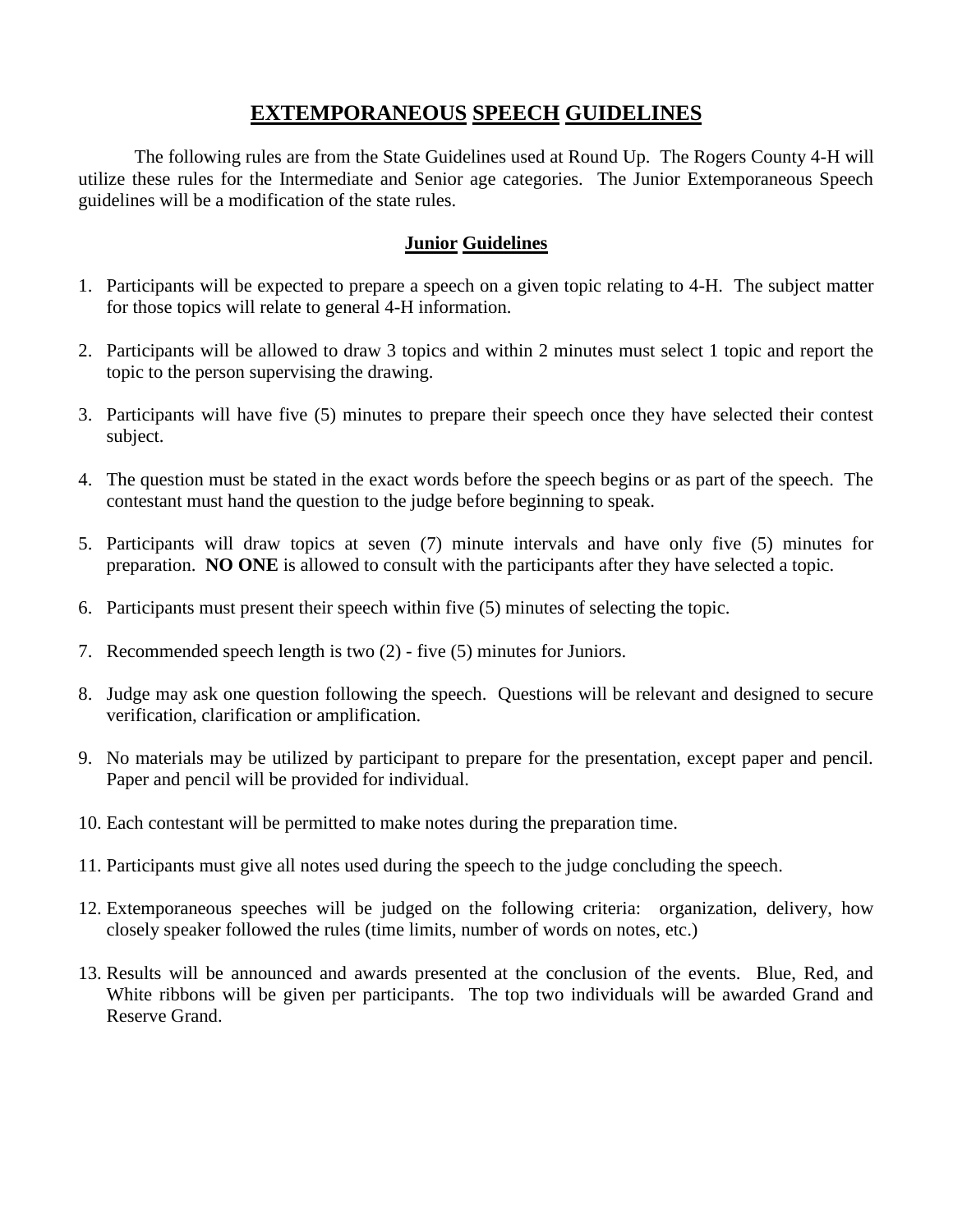### **Intermediate and Senior Guidelines**

- 1. Contestants will be expected to prepare for speeches on significant topics that have received emphasis in major magazines and newspapers. All topics will relate to youth issues and/or the impacts 4-H can have on these issues. Possible subjects will include, but not be limited to: gang activity, drugs, alcohol, teen pregnancy, citizenship, and leadership.
- 2. Topics will be selected by, or under the supervision of, the contest chairperson. Topics will be phrased in the form of a question specific enough for the judges to determine whether the speech is relevant to the topic.
- 3. Contestants will be allowed to draw five (3) topics and within two (2) minutes must select one (1) and report the topic to the person supervising the drawing.
- 4. The questions selected will be recorded by the person supervising the drawing.
- 5. The questions must be stated in the exact words before the speech begins or as a part of the speech. The contestant must hand the questions to the judge before beginning to speak.
- 6. Contestants will draw topics at five (5) minute intervals and have not less than 10 minutes for preparation. **NO ONE** is allowed to consult with the contestant after they have selected a topic.
- 7. Not less than ten (10) minutes after the selection of the topic, the contestant will deliver the speech.
- 8. Recommended length is five (5) minutes to seven (7) minutes.
- 9. The speech may be followed by one question. The judge might ask one question and it will be relevant and designed to secure verification, clarification, or amplification.
- 10. Each contestant will be allowed to bring one (1) file box not to exceed 15" x 24" x 10" (width x depth x height). The file box can be filled with clippings or photocopies from published newspapers, magazines, or books. Materials located by electronic databases (i.e. the Internet) may also be included. *Each article or clipping must include a citation of page number, date published, and the title of the source. Time Magazine, July 14, 2013, page 14, is one example of a proper citation.*
- 11. **USE OF HAND WRITTEN OR TYPED RESOURCE MATERIALS IS PROHIBITED.** The only exception to this would be an index of materials in the files.
- 12. No preparatory materials may be removed from the preparation room.
- 13. No electronic retrieval systems will be allowed in the preparation rooms.
- 14. Each contestant will be permitted to make notes during his/her preparation time.
- 15. Each contestant will be allowed to use no more than 50 words of notes during his/her speech. These notes must have been prepared during the ten (10) minute preparation period.
- 16. Each contestant will give all notes used during the speech to the judge after concluding the speech.
- 17. Each speech will be judged on the following criteria: organization, delivery, support from resources, and how closely the speaker followed the rules.
- 18. Results will be announced and awards presented at the conclusion of all events. Blue, Red and White ribbons will be given per participants. The top two individuals per age division will be awarded Grand and Reserve Grand.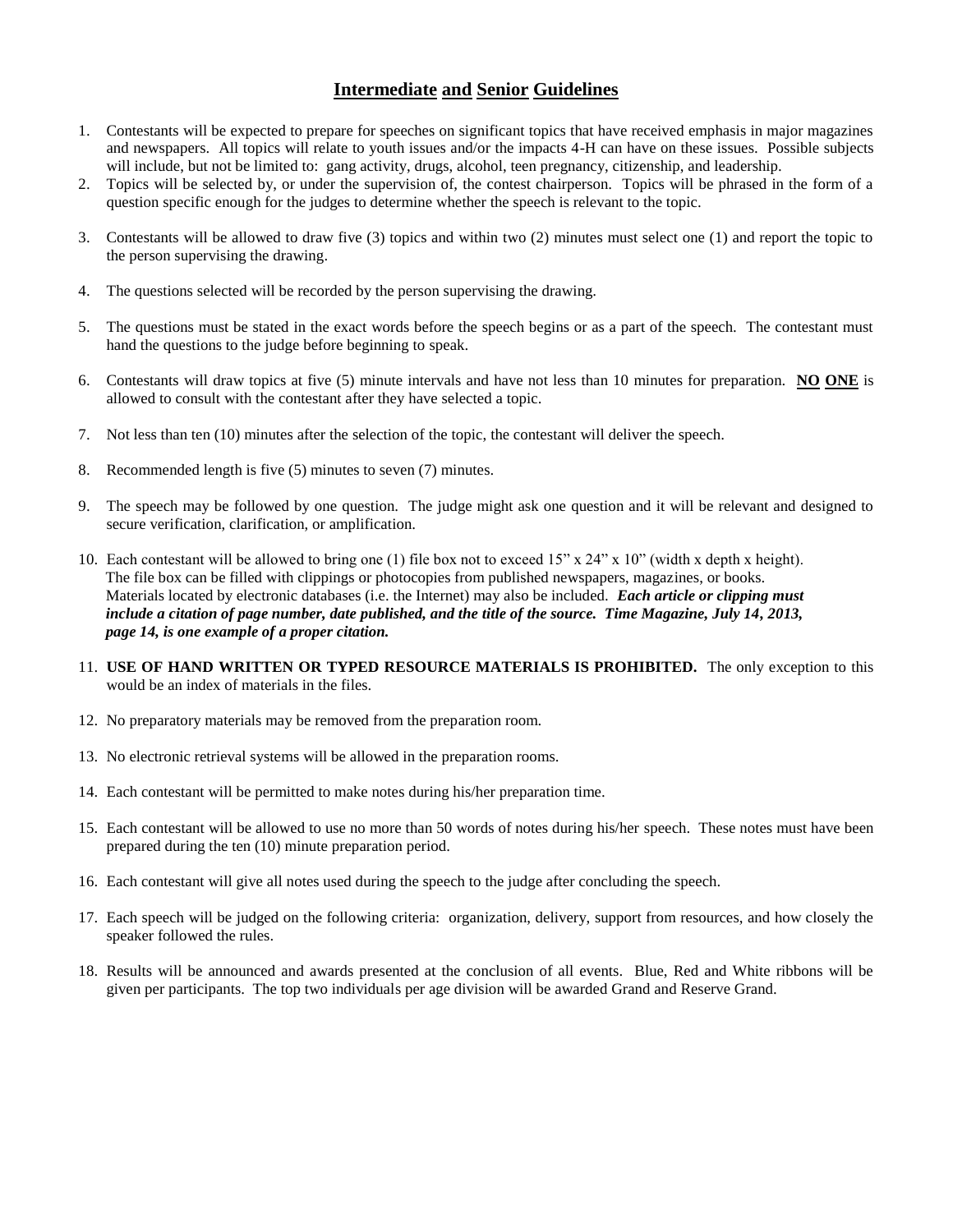# **ILLUSTRATED PRESENTATION GUIDELINES**

- 1. Illustrated Presentations include both demonstrations and illustrated talks. Props must be used to qualify for this event.
- 2. Participants must pre-register by due date. Please identify age, presentation type for the presentation on the form. **For team presentations fill out only one (1) registration form.**
- 3. It is the responsibility of the individual or team to be at the proper place at the proper time to give the presentation.
- 4. Results will be announced and awards presented at the conclusion of the events. Ribbons will be given to the participants at that time. Blue, red and white ribbons will be given per participant. The top two individuals per age division (team and individual) will be awarded Grand and Reserve Grand.
- 5. Teams and individuals will compete for the same awards. Teams are composed of two individuals and may consist of no more.
- 6. Teams with individuals of two different age categories will participate in the older age category of the participating individuals. Example: A team consisting of an 11 year old and 12 year old will participate in the intermediate category (Intermediate: 12-14 years)

| 7. Recommended Speech Length: Juniors |          | $-3-10$ minutes             |
|---------------------------------------|----------|-----------------------------|
|                                       |          | Intermediate - 5-12 minutes |
|                                       | Seniors: | $-5-12$ minutes             |

- *8.* Foods Illustrated Presentations: All 4-H members giving these types of presentations must bring all needed equipment with them, including items needed to clean up after presentation. No supplies will be available. Water in the room may be optional. Please keep these things in mind when compiling your materials needed for presentation. Electricity will be available. *It is the responsibility of the individual/teams to clean up all materials associated with their demonstration following their presentation.*
- 9. Special audio-visual equipment will not be provided at contest -- individual is responsible for providing these materials.
- 10. **NO** firearms, live ammunition, rocket engines, explosive powders will be allowed without the WRITTEN consent of OSU Extension staff.
- 11. **NO** live animals.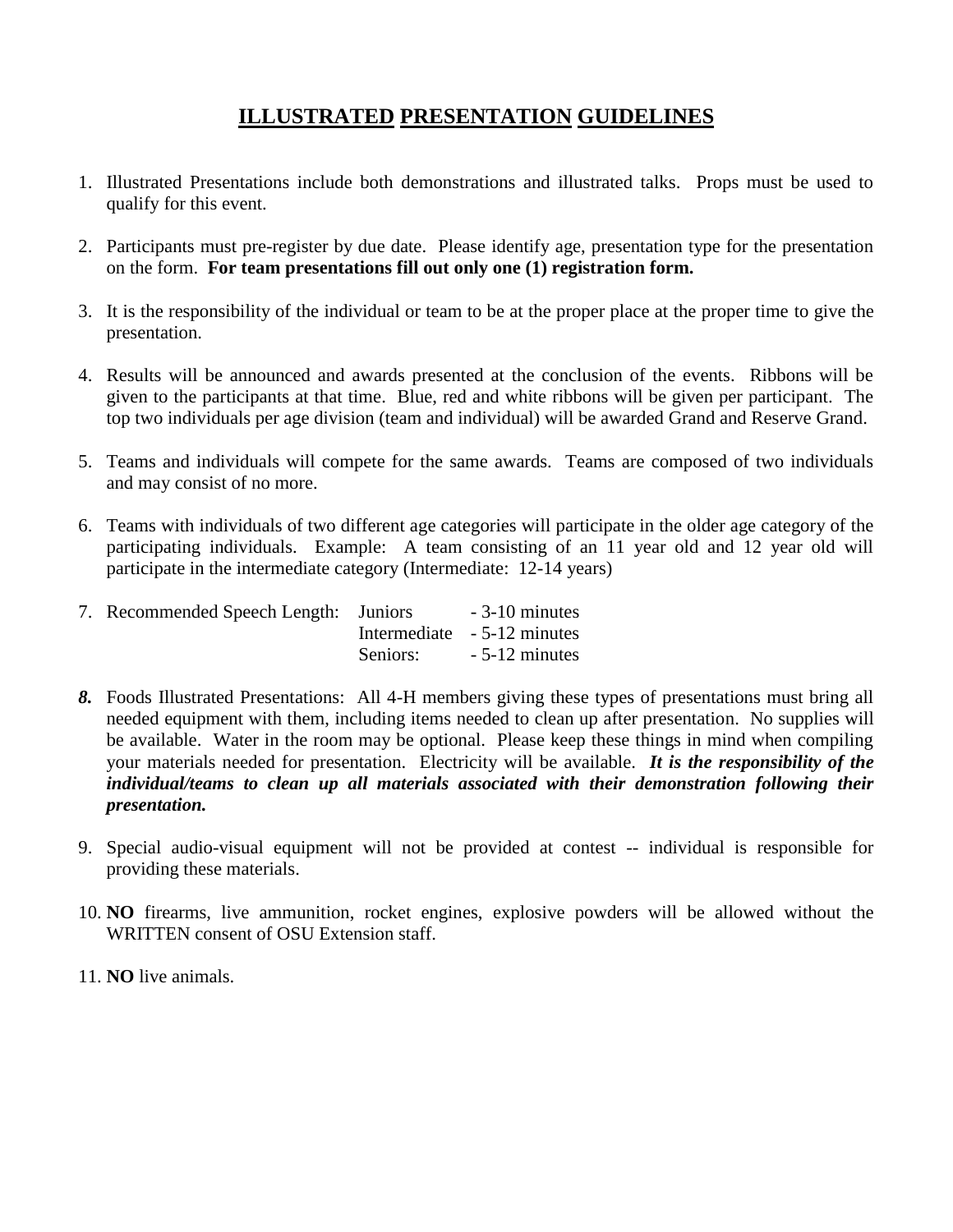# **POWERPOINT PRESENTATION CONTEST**

## **OBJECTIVE**

The major objective of this contest is for 4-H members to gain the skills necessary to develop and present at PowerPoint presentation.

## **ELIGIBILITY**

- 1. Any 4-H member may enter this contest.
- 2. PowerPoint presentations may be on any topic and should incorporate multiple usage features.
- 3. Presentations entered in the PowerPoint category will be judged against other PowerPoint presentations on a variety of topics.

### **EQUIPMENT PROVIDED**

- 1. A computer and computer projector will be provided for this contest.
- 2. Computer will be loaded with the most current version of Power Point. Older versions may not be compatible.

## **REQUIREMENTS**

- 1. Presentation must be on a flashdrive. The presentation can, if brought to the extension office in advance, be loaded onto the computer so that all you have to do is click your icon on the screen. You may make an appointment to come during that week to practice with the presentation. Call if you have any questions. 918 923-4958
- 2. Presentation must have at least 10 slides created by the contestant.
- 3. Presentation must be 5-12 minutes in length for Intermediate and Senior.
- 4. Presentation must be 3-10 minutes in length for Junior.

## **JUDGING CRITERIA**

- 1. The speech/illustrated presentation score sheet will be used in evaluating PowerPoint presentations.
- 2. The judges may assess a penalty for speaking over or under time.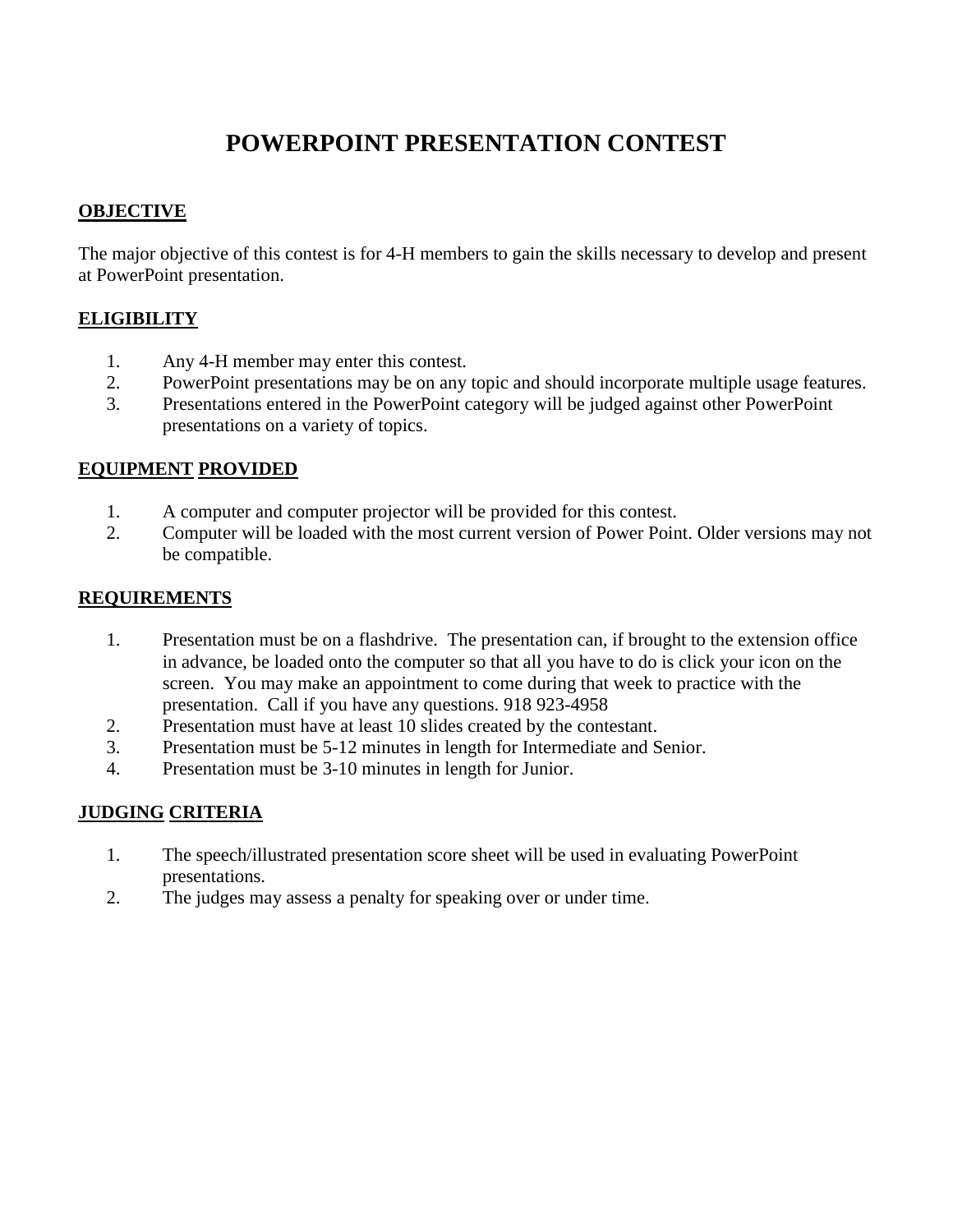# **4-H RITUAL GUIDELINES**

## **OBJECTIVE**

The major object of this contest is for 4-H members to learn the 4-H Ritual and the meaning of 4-H. Nothing more nearly represents the purpose and character of 4-H Club work than the ritual. When correctly given it is beautiful and impressive.

### **ELIGILBILITY**

Any 4-H member may enter this category.

### **JUDGING CRITERIA**

Contestants will be judged on accuracy, memorization, delivery and poise. A moderator will read the VP or leader's part and the contestant will be judged on their response. It is recommended that contestant memorize the ritual and reading will be penalized. Awards will be given using the Dutch system (blue, red, white award), no Champion or Reserve Champion will be determined.